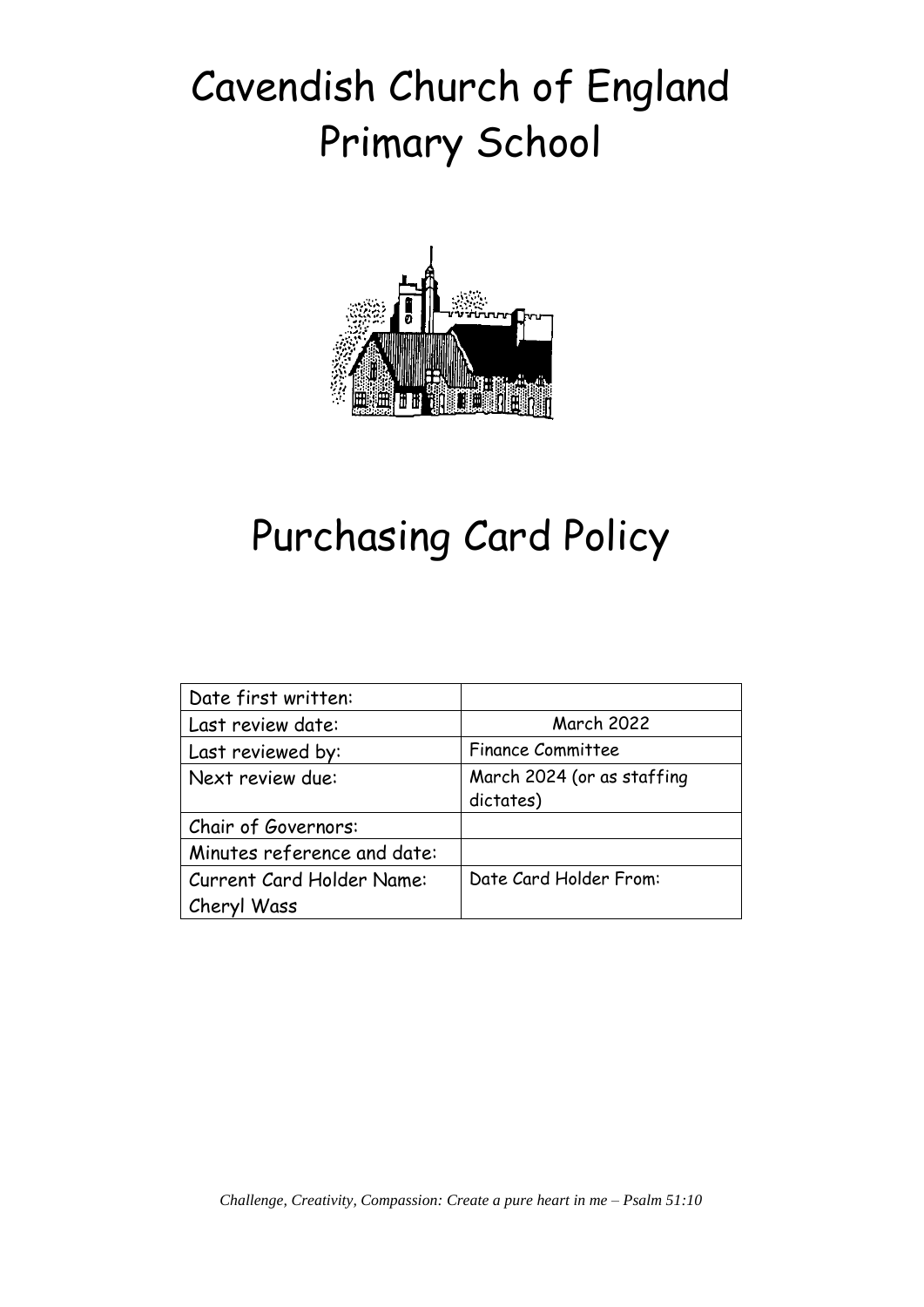#### **Our Vision**

In our school our Christian vision shapes all we do.

*Challenge, Creativity, Compassion: Create a pure heart in me – Psalm 51:10*

Our School Vision Statement reflects this commitment as children and staff are taught to challenge inequality, prejudice, bullying and harm; to respond with compassion and sensitivity to individual need and to respect the rights of all individuals to be safe and nurtured within God's world.

We encourage children to respond creatively to internal and external challenges in life, with compassion for others, including consideration for creation and the planet itself. Thus we show how to live justly and with a pure heart, reflecting the teachings of Jesus and God's love within our school environment.

#### **Overview:**

With in this document we have outlined some guidelines for individuals to follow and adhere to where appropriate when acting as custodian of our schools purchasing card, alongside the individuals sign up to confirm they are fully aware of their responsibilities.

Although we have laid down some guidelines within this document, individuals must also be aware when agreeing to this policy it is also in conjunction with the Purchase Card Guidance for Schools document as well as to the Lloyds instructions and policy documents

#### **1. Purchasing Card Policy**

- **i.** The schools purchasing card must only be used when no other method of payment is available
- **ii.** The card must under no circumstances be used to withdraw cash.
- **iii.** The card(s) must not be used for personal purchases. Misuse of the card may result in withdrawal of the card and disciplinary action, including dismissal
- **iv.** All cards will be kept locked in the school safe until required
- **v.** Individual pin numbers must be kept private and used only by the designated card holder, and never written down

#### **2. Card Holder Responsibilities**

- **i.** Each card holder must sign and date a copy of this, the school's written purchase card policy document also agreeing to adhere to the generic guidance within the Purchase Card Guidance for Schools document
- **ii.** Card holders must complete, sign and securely retain a copy of the Employee Undertaking declaration form – Appendix A attached. The original must be kept securely in the school office
- **iii.** Each card holder is responsible for ensuring the security of their card. Cardholders must take all reasonable precautions to prevent loss or misuse including the following:-

*Challenge, Creativity, Compassion: Create a pure heart in me – Psalm 51:10*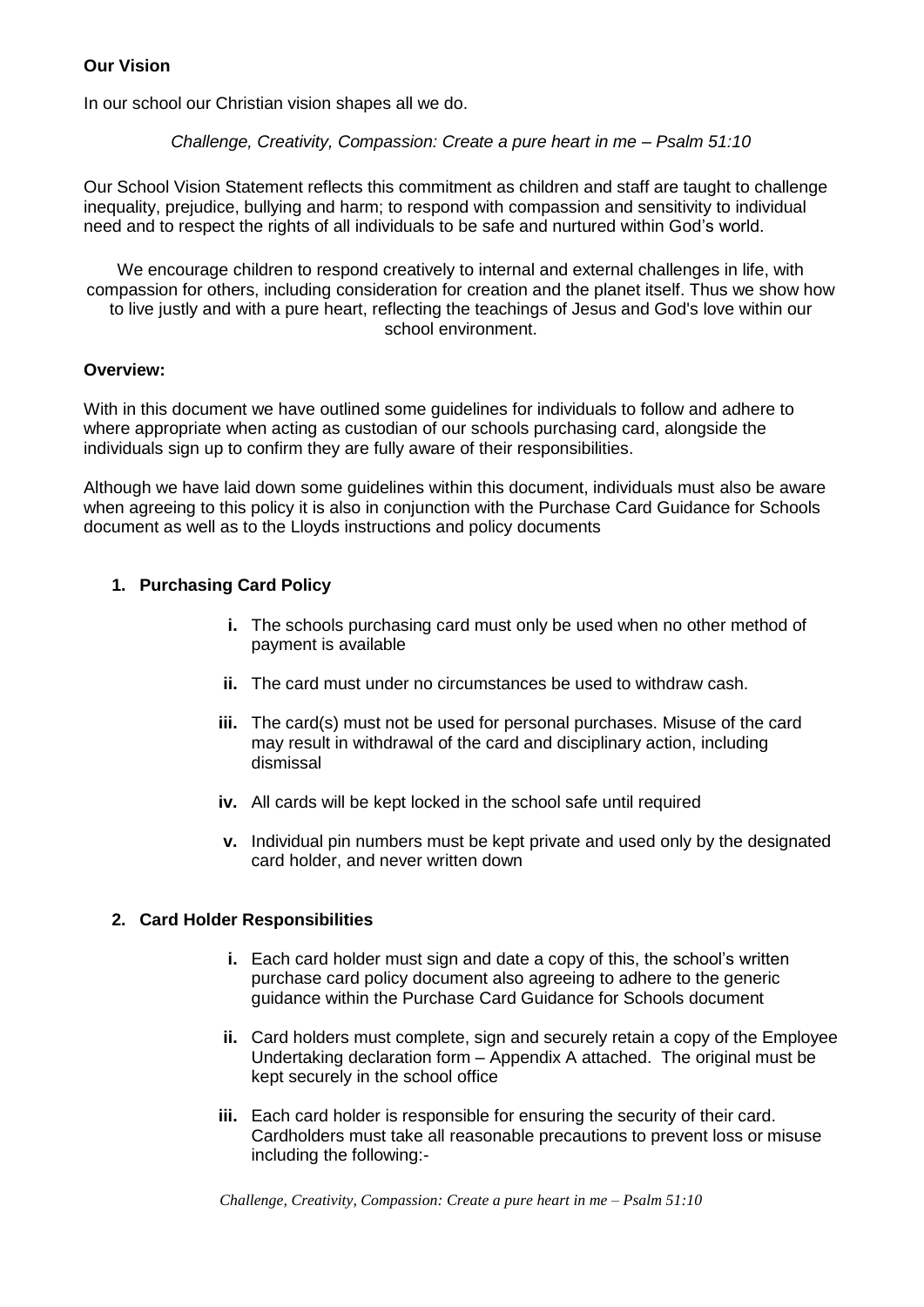- o Card holders must not allow any other person to use their card
- o Sign their card immediately upon receipt
- o Keep their card locked in the school safe until required
- o Never leave their card unattended
- o Never write their PIN down

#### **2. Card Holder Responsibilities Cont.**

- **iv.** All existing financial procedures must be adhered to as appropriate
- **v.** All purchase card orders must be raised and authorised on the Authorisation to pay by Purchase Card form, Appendix C of LA generic guidance before being ordered and processed in the usual way
- **vi.** If the cardholder takes annual leave at the end of a month, all paperwork should be handed to the office before commencing leave, thereby ensuring the monthly statement can still be reconciled and paid in full
- **vii.** Lost or Stolen Card The card holder is responsible for the security of the Lloyds Purchasing Card and the transactions made with the card. If the card is lost or stolen, these steps should be taken immediately
	- o Call the Lloyds Customer Services Helpdesk, (0870 513 4588) A customer service representative will block use of the card and order a replacement card with a new account number
	- o Notify the Headteacher and Bursar/Business Manager
- **viii.** Any sizeable purchases, where authorised to be paid for by purchase card must have in the first instance been considered alongside the EFMS Procurement advice, LMS 2013/12, and by referring to:
	- o [School Procurement Policy](https://www.schoolsurf.suffolkcc.gov.uk/docs/unrestricted/Finance_Service/Financial_Management/Policies_and_Procedures/Model_School_Procurement_Policy.doc)
	- o [School Procurement Manual](https://www.schoolsurf.suffolkcc.gov.uk/docs/unrestricted/Finance_Service/Financial_Management/Policies_and_Procedures/Model_Schools_Procurement_Manual.doc)

#### **3. Generic Guidance**

- **i.** All appropriate and relevant documentation must be kept with regard to the card transaction and not only reconciled with the monthly credit card bill at the end of each month, but retained for the standard 6 years plus current
- **ii.** The purchasing Card Log must be maintained and updated to include all purchases, and reconciled on a monthly basis as per Appendix E of the LA generic guidance, with monthly records being fully authorised and retained
- **iii.** Purchase Card direct banking entries on the monthly bill and bank statements must be entered on FMS6 within 5 days of receiving the credit card bill/bank statement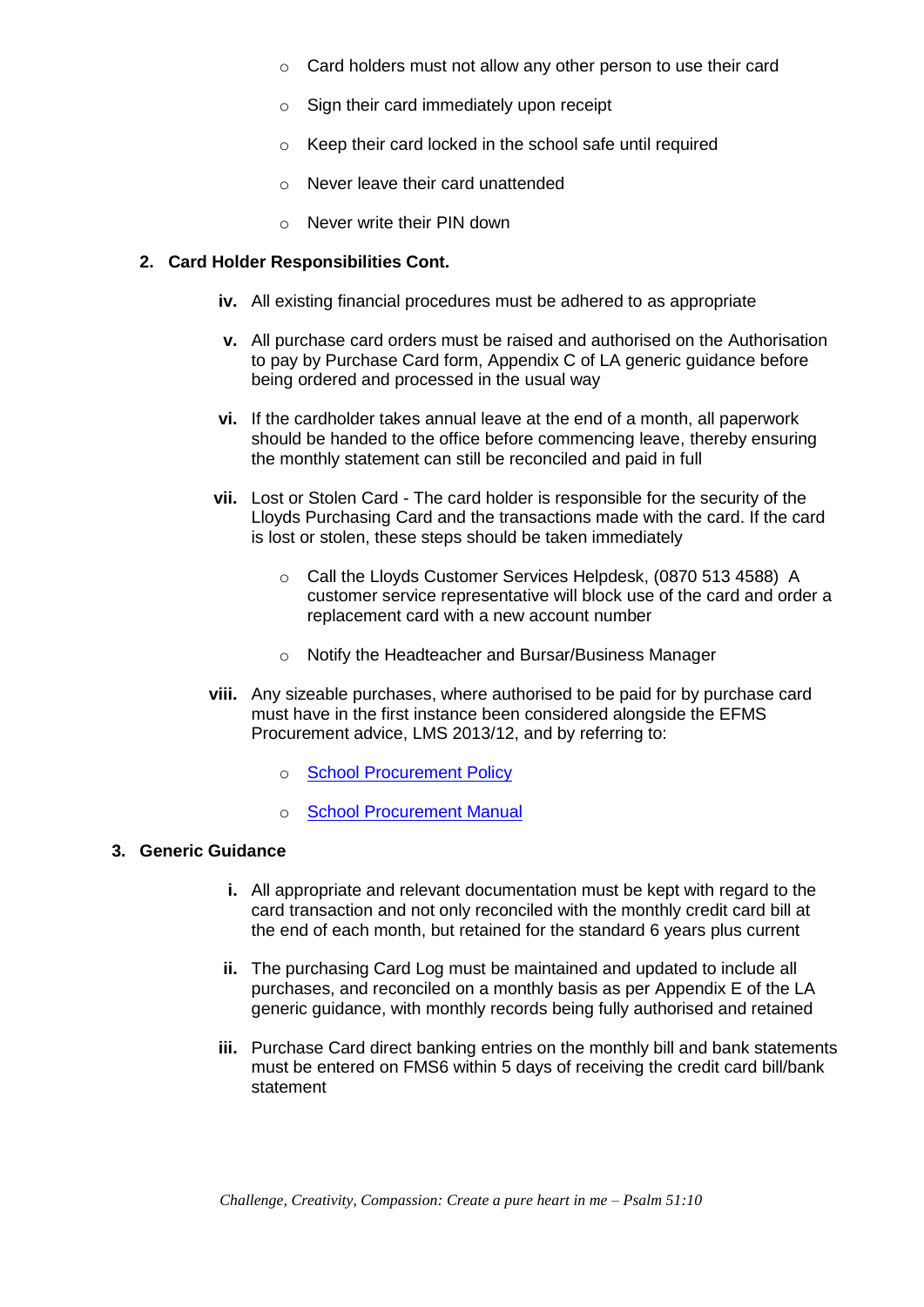#### **4. Issue and safekeeping of Purchasing Cards**

- **i.** The issue and reissue of purchasing cards must be agreed by full Governing body, or the Finance Committee where this responsibility has been delegated and documented
- **ii.** The Governors or Finance Committee should designate the Headteacher to be responsible for the establishment and maintenance of a secure central record of all purchasing card users and purchasing cards issued, detailing card numbers, spending limits, issuing and expiry dates.
- **iii.** Purchasing cards will not be issued to, or be used by, any member of staff who has not signed a copy of this Policy and Procedures document.
- **iv.** Purchasing cards must be kept secure at all times and in the school safe when not in use.
- **v.** On planning to leave the employment of Cavendish C of E Primary School, the individual's purchasing card must be returned with a full account of any outstanding expenditure and the following cancellation process completed

#### **5. Cancelation of the card**

- **i.** When an employee is no longer required to hold a card, a cancellation of Employee Undertaking form must be completed and actioned as required – Appendix B as attached
- **ii.** This must be done in advance, and/or as soon as a cancellation/leaving date is known for the individual
- **iii.** The form must be signed by both the card holder, and the card holders manager or Headteacher, and must be returned to the Bursar/programme administrator, who will then notify Lloyds of the cancellation before securely destroying the card as per Lloyds advice

#### **6. Damaged Cards**

- **i.** If your card becomes damaged, a replacement card can be requested by contacting the Bursar/Programme Administrator. You should follow the procedures as per card cancellations for your damaged card
- **ii.** Once your existing card has been cancelled, the Bursar/Programme Administrator will receive a replacement card and arrange to forward it to you, where section 2 of this policy must again be revisited to ensure new documentation for new card is in place

#### **7. Loss or Theft of purchasing Cards**

- **i.** Inform the Headteacher as soon as it is known the card has been lost or stolen
- **ii. Contact Lloyds lost/stolen card line immediately on 08705 134 588, quoting card number. A delay in contacting Lloyds may result in unauthorised use of the purchasing card for which the School may hold the card user liable**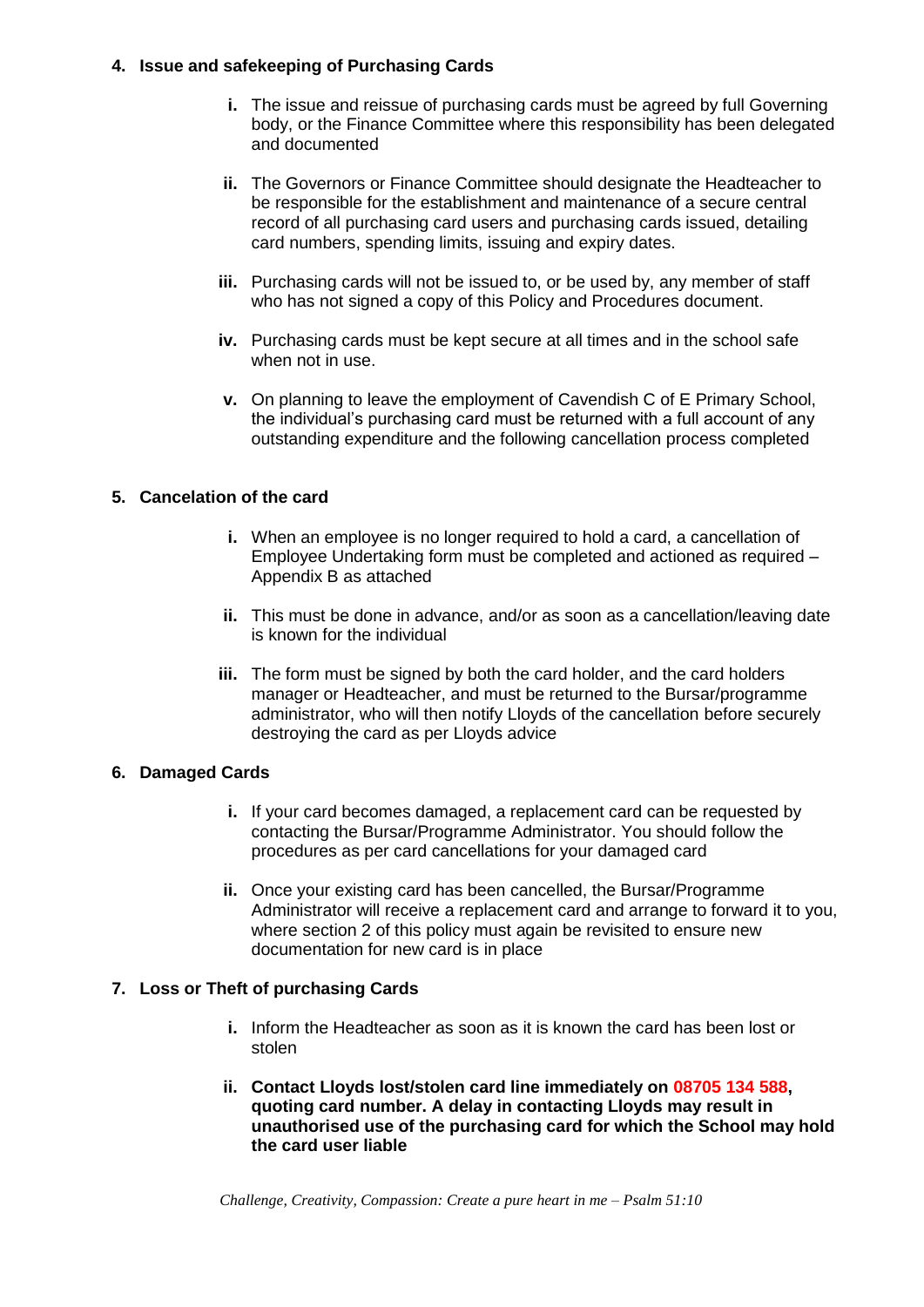**iii.** If it is believed the card has been stolen, then the police must be informed immediately, being sure to obtain the report number

#### **8. Limits**

- **i.** Each cardholder will be assigned an individual credit limit, which will be based on an individual's purchasing needs, and will be determined and agreed by Governors prior to any application being made
- **ii.** Chair of Governors Declaration of Intent for the school to apply for a Purchasing Card – Appendix C of LA generic guidance will have been completed and approved ahead of application approval, with copies retained for audit purposes as required
- **iii.** Cardholders must not attempt to exceed these values by splitting the orders, and must only spend within existing budgets agreed

#### **9. Payment and coding**

- **i.** The invoices for the purchasing card payments should be checked to the individual '*Authorisation to Pay by Purchasing Card'* form.
- **ii.** The school's bank account will be charged each month for the total amount of the purchasing card statement
- **iii.** The *Purchasing Card Statement* should be checked to the '*Authorisation to Pay by Purchasing Card*' forms
- **iv.** The total amount on the *Purchasing Card Statement* should be input onto the FMS6 system within 5 working days of receipt.
- **v.** The cash book journal facility should be used to process the purchasing card payment. The individual transactions should be entered onto the school's FMS6 system using details included on the '*Authorisation to Pay by Purchasing Card'* forms
- **vi.** After each transaction click on the update and next line box. This will enable the school to code the charges to the individual ledger codes and separate the VAT element
- **vii.** When completing the bank reconciliation schools must ensure that the correct amount has been charged to the bank statement

#### **10. Monitoring**

Use of purchasing cards will be subject to spot checks by Headteacher or a nominated person who does not hold a card where the Headteacher is a card holder themselves. An independent record of these checks must be maintained by School/Headteacher/Governors and must also be available for audit inspections.

Unauthorised use of purchasing cards will be subject to investigation and may result in the potential reclaim from the card user, withdrawal of card and/or disciplinary action.

If any fraudulent use / types of expenditure are identified (e.g. either made by the individual or as a result of 3<sup>rd</sup> party intervention), the police should be contacted for investigation (remembering to obtain a report number)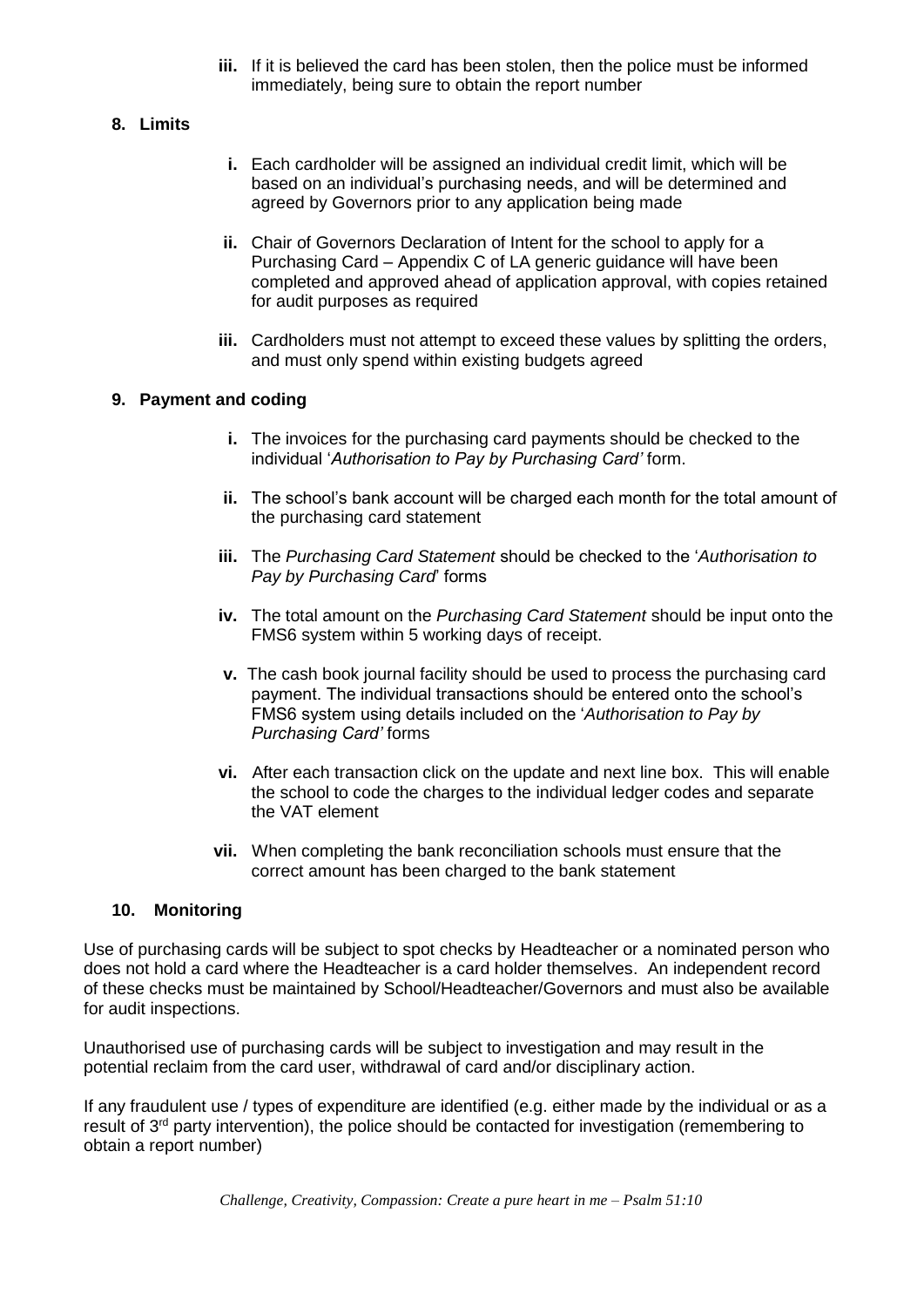#### **Monitoring by the Local Authority**

The card holders are advised to refer to section 12 of the Purchase Card Guidance for Schools document in relation to further LA monitoring to which this process may be subject to when required.

#### **11. Further Guidance**

**i.** The LA generic Purchase Card guidance document must be read by the card holder, appropriate Appendices completed and all procedures followed ahead of any formal application approval, sign off of this policy document or any purchase approval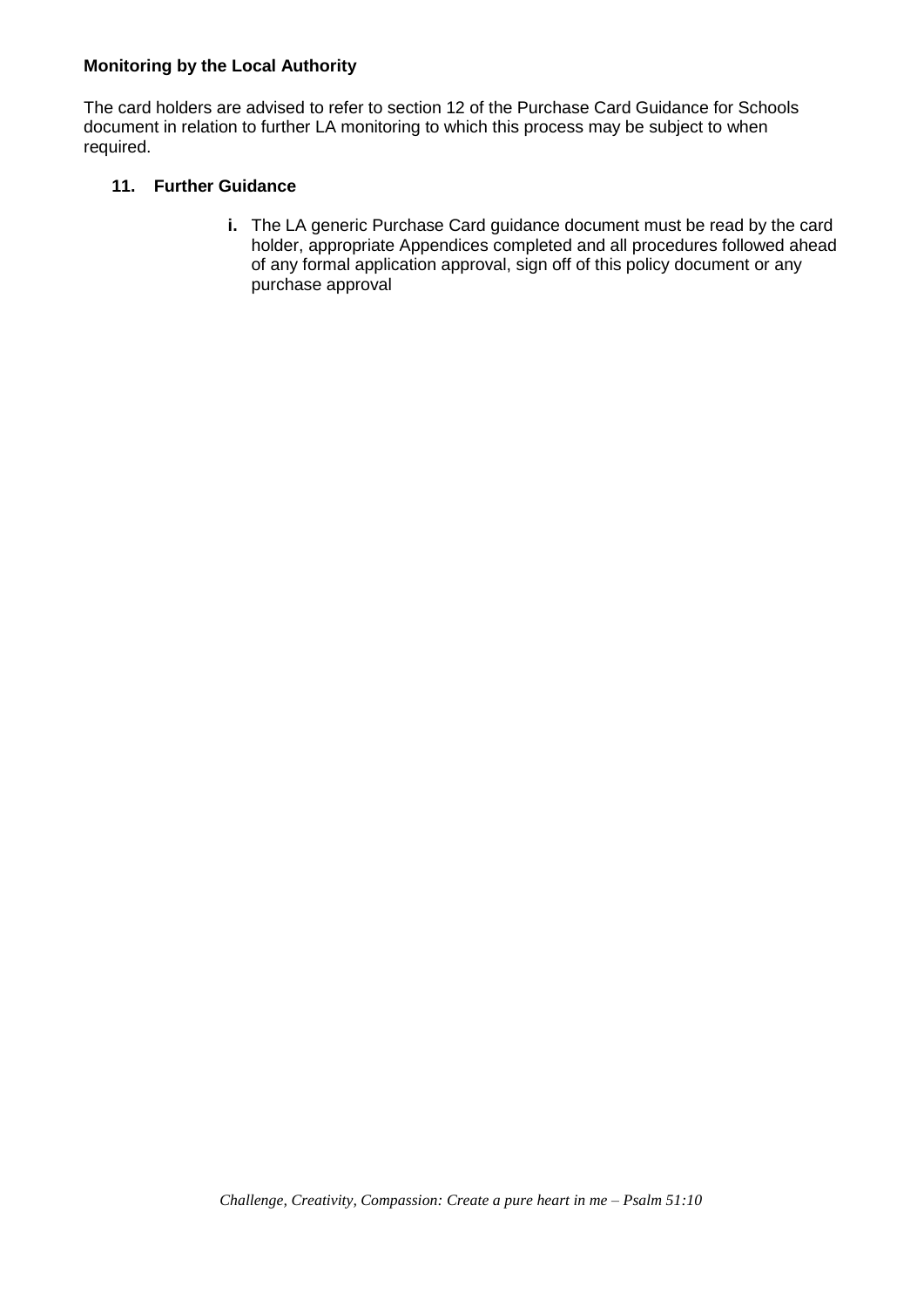### **Agreed Cardholders Signatures**

I have read and understood the Purchasing Card Policy and Procedures and confirm that I will adhere to these in my use of the card provided.

Card Holder Signature.......................................................................................... Date...................................................................................................................... Bursar / Headteacher / Chair of Governors Signature …………………………….. Date......................................................................................................................

I have read and understood the Purchasing Card Policy and Procedures and confirm that I will adhere to these in my use of the card provided.

Card Holder Signature.......................................................................................... Date...................................................................................................................... Bursar / Headteacher / Chair of Governors Signature ………………………………………… Date......................................................................................................................

I have read and understood the Purchasing Card Policy and Procedures and confirm that I will adhere to these in my use of the card provided.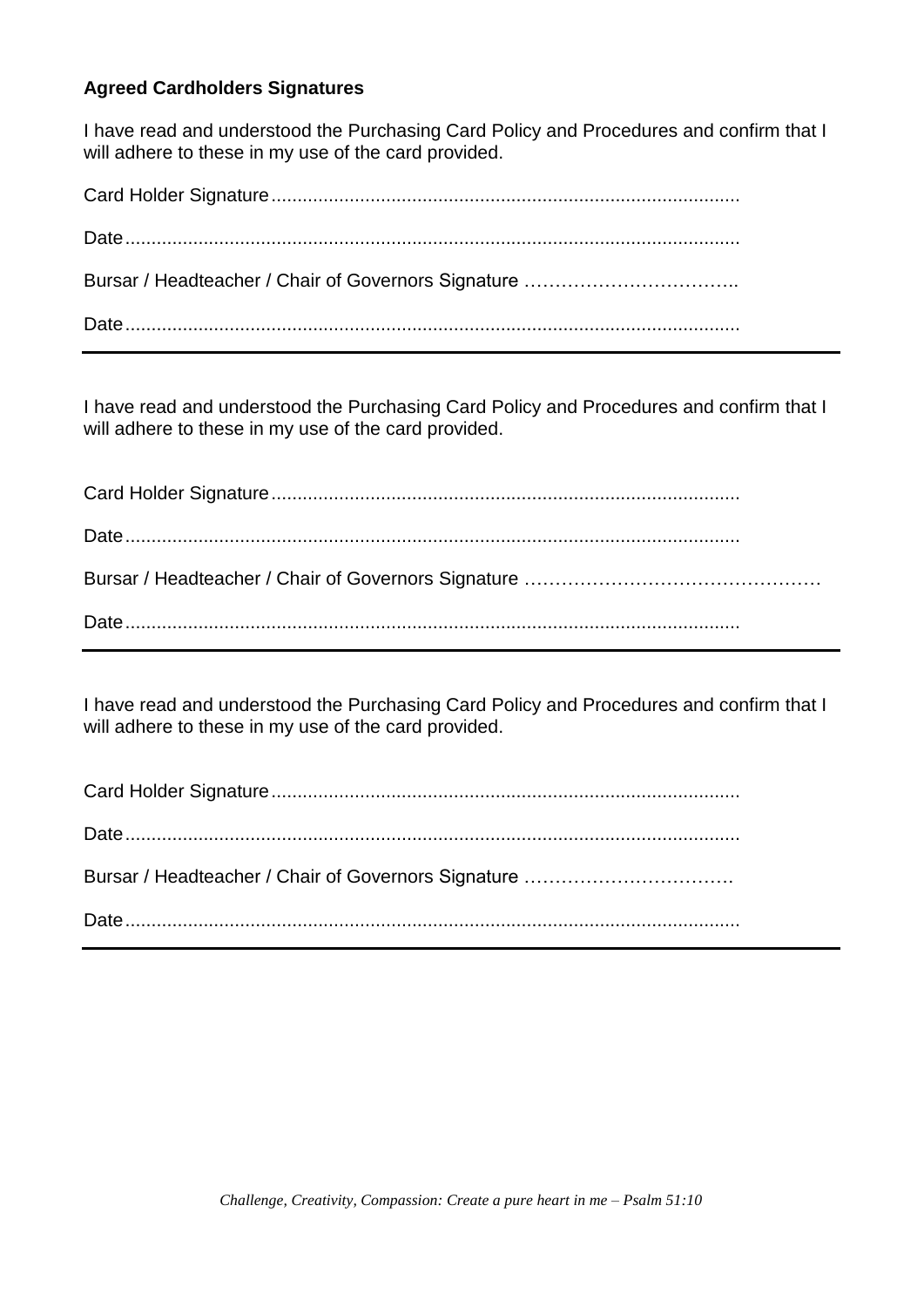

## *Establishment: Cavendish C of E VCP School Lloyds Purchasing Card Programme Employee Undertaking*

| Last Name:             | Wass        |
|------------------------|-------------|
| First Name(s):         | Cheryl      |
| Post:                  | Headteacher |
| Department             |             |
| <b>Office Location</b> |             |
| Telephone Number:      |             |
| e-mail Contact:        |             |

I declare that:

- I have received my Lloyds Purchasing Card and associated PIN, signed the back of the card as instructed and will keep it in a safe place at all times;
- I have received a copy of the Company's/schools Procedure and Policy Guide about the use of Purchasing Cards;
- I have read the Guide and agree to comply with its requirements;
- I accept responsibility for the security, safe-keeping and confidentiality of the Purchasing Card issued to me;
- I undertake to use the Purchasing Card solely for Cavendish C of E VCP School:
- If I leave the group with purchases outstanding on the card which cannot be reconciled with business use I agree to the outstanding monies being deducted from my final salary payment;

This Employee Undertaking will be applied in conjunction with the Employer's:

- Code of Conduct
- Disciplinary Procedure
- Financial Regulations.

*Staff are advised to read and refresh themselves of the above regulations.*

| Signed: |  |
|---------|--|
| Dated:  |  |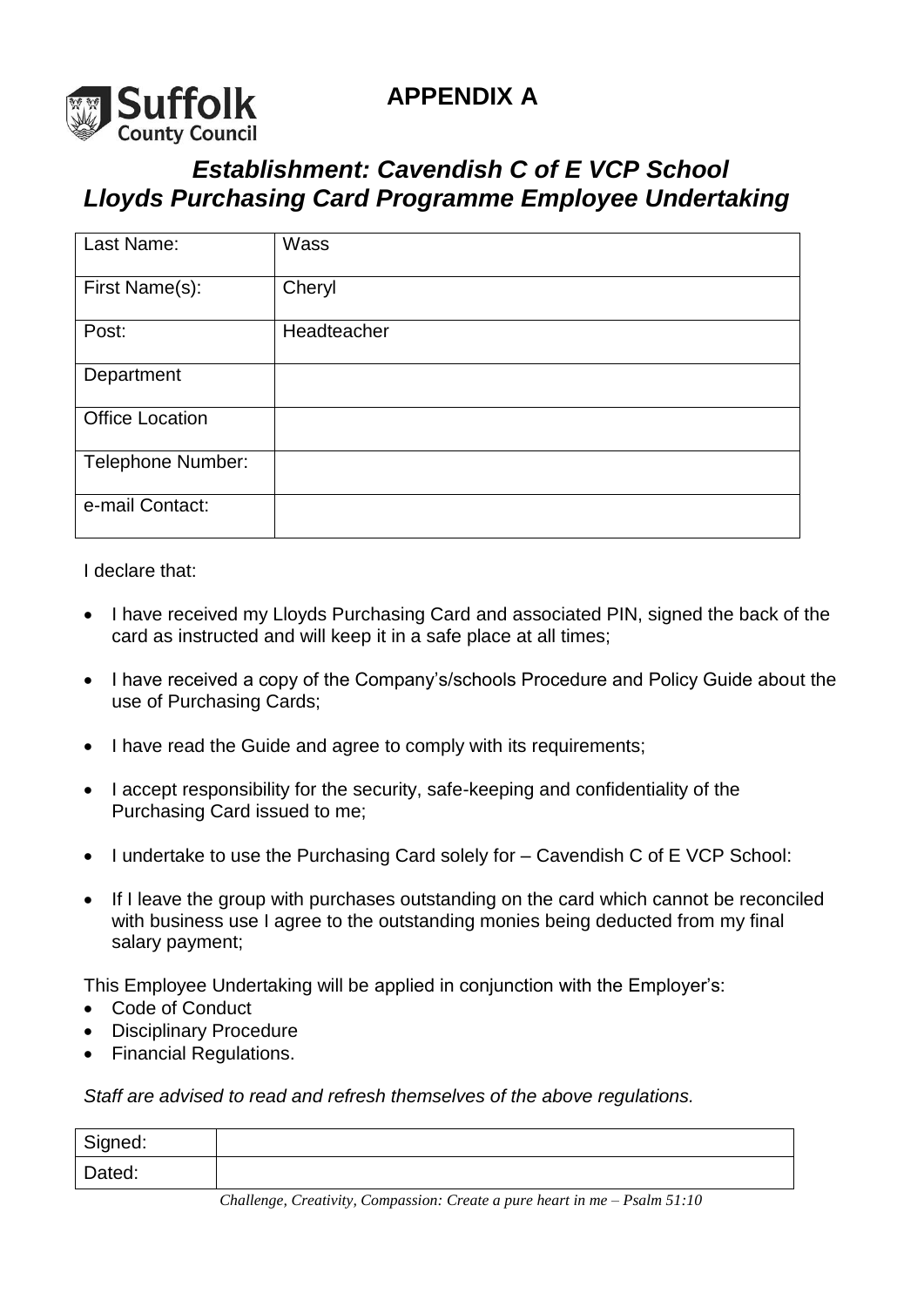

## **APPENDIX B**

### *Lloyds Purchasing Card Programme Cancellation of Employee Undertaking*

| Last Name:                         |  |
|------------------------------------|--|
| First Name(s):                     |  |
| Post:                              |  |
| Office Location:                   |  |
| Section/Division:                  |  |
| Division:                          |  |
| Telephone Number:                  |  |
| Purchasing Card No:                |  |
| <b>Date Cancellation Effective</b> |  |

I declare that I no longer require the use of the Lloyds Purchasing Card issued to me as above because (\* - Please indicate reason):

- $\bullet$  I no longer have a use for the card;\*
- $\bullet$  | am changing job;\*
- I am leaving the Company's employment;\*
- Other (please specify)\* -------------------------------------------------------------------------------------
- On the last day of use, I will cut my card in half / through the smartcard chip and return it to your Programme Administrator, who will destroy securely and give advance notification to Lloyds of the date of cancellation (Minimum of 30 days must be allowed)

| Signed (Cardholder):           |  |
|--------------------------------|--|
| Dated:                         |  |
| Signed (Cardholder's Manager): |  |
| <b>Print Name:</b>             |  |
| Dated:                         |  |
| Lloyds notified by:            |  |
| Date Lloyds Aware:             |  |

Lloyds Call Centre Details – Programme Administrator to contact and confirm cancellation Phone: 0870 8361138 Fax: 01908 846470 e-mail: [lloydscorpcards@tsysmsemea.com](mailto:lloydscorpcards@tsysmsemea.com)

*Challenge, Creativity, Compassion: Create a pure heart in me – Psalm 51:10*